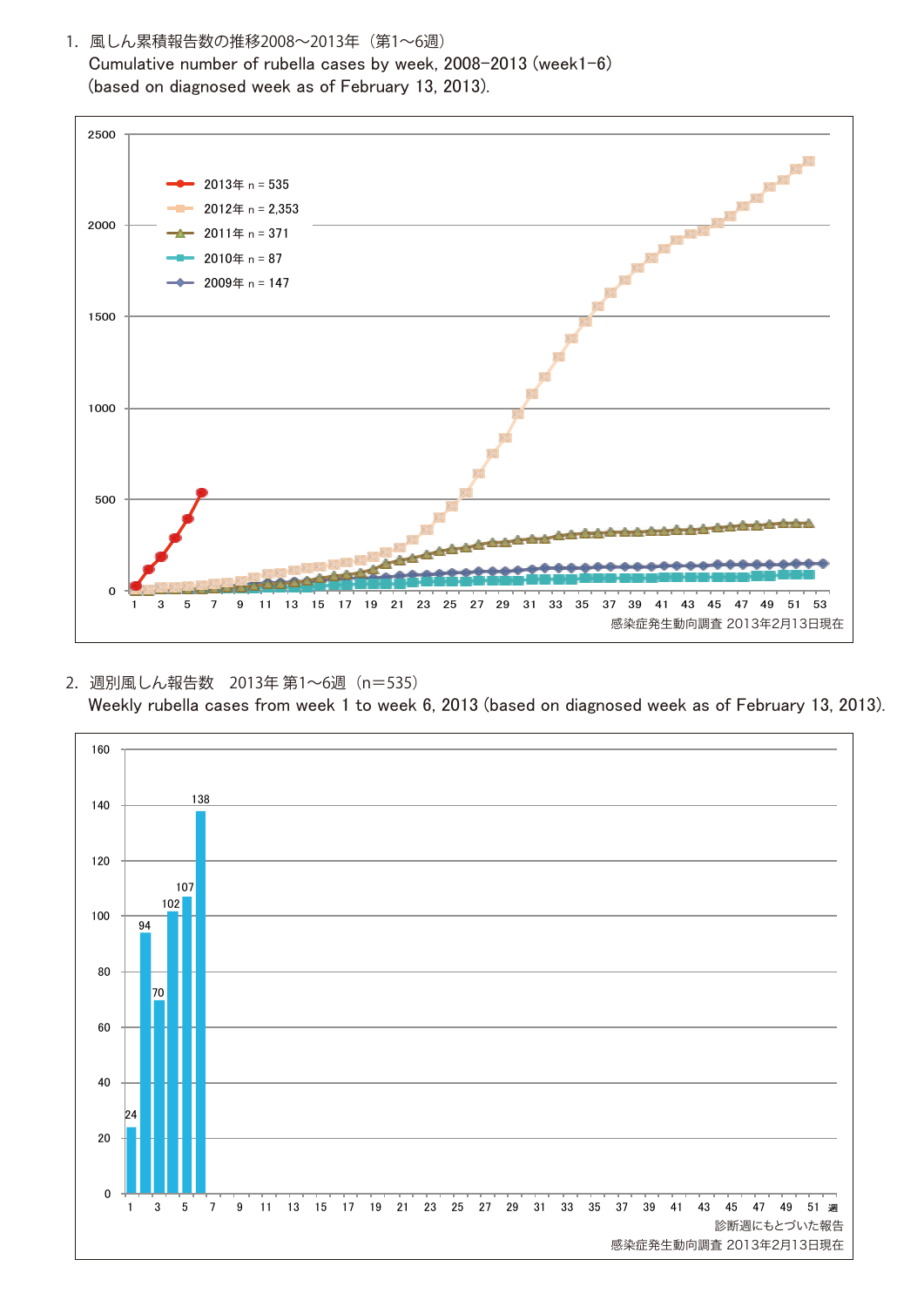3. 都道府県別病型別風しん報告数 2013年 第6週 (n=138) Reported rubella cases by prefecture and methods of diagnosis in week 6, 2013 (as of February 13, 2013). **Laboratory diagnosed Laboratory diagnosed** 



4. 都道府県別病型別風しん累積報告数 2013年 第1~6週 (n=535) Cumulative rubella cases by prefecture and methods of diagnosis from week 1 to week 6, 2013 (as of February 13, 2013).



**Clinically diagnosed Laboratory diagnosed**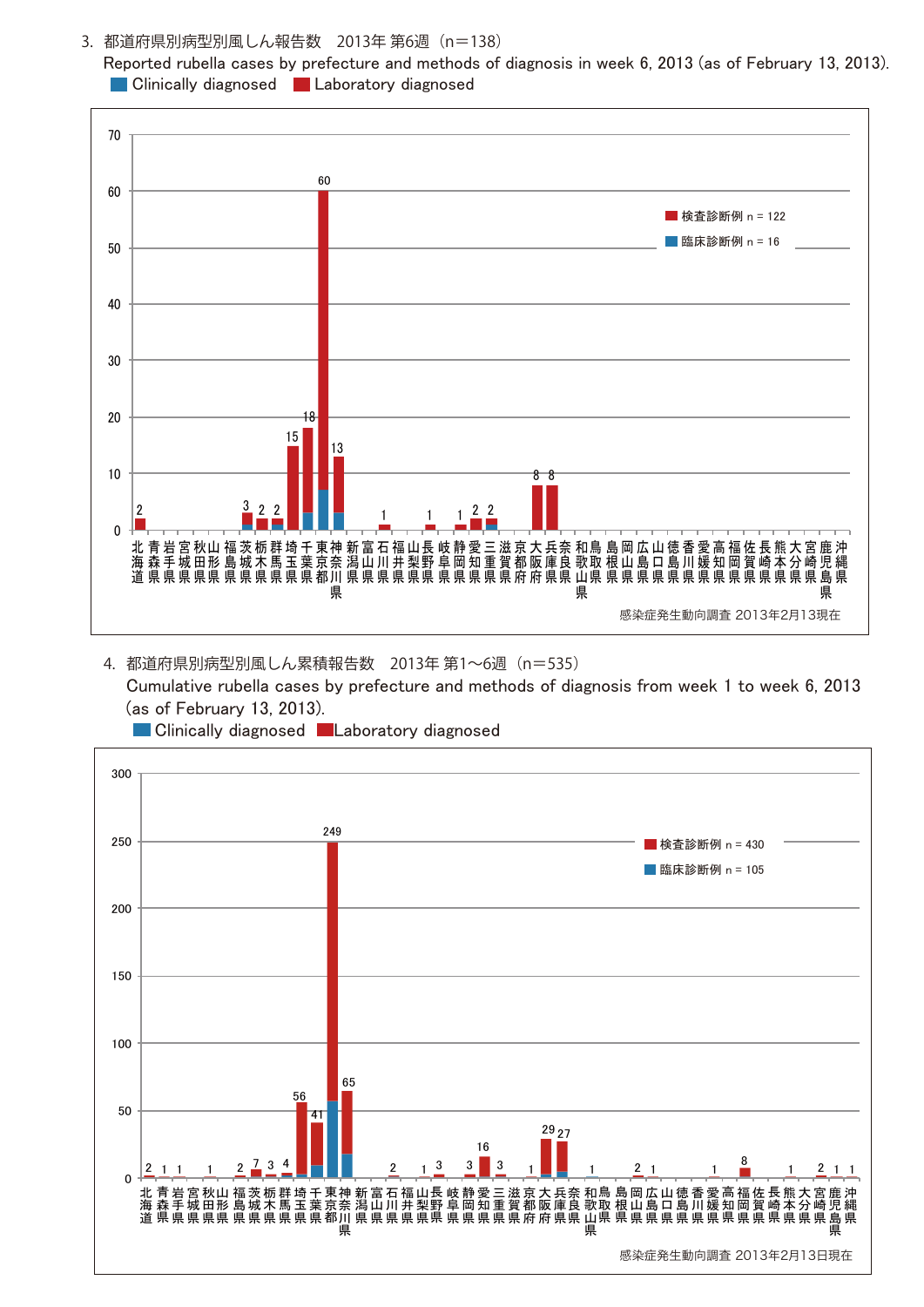5-1. 年齢群別接種歴別風しん累積報告数 (男性) 2013年 第1~6週 (n=427) Cumulative rubella cases (male) by age and vaccinated status from week 1 to week 6, 2013 (as of February 13, 2013).

**None RCV1 RCV2** Unknown



## 5-2. 年齢群別接種歴別風しん累積報告数 (女性) 2013年 第1~6週 (n=108) Cumulative rubella cases (female) by age and vaccinated status from week 1 to week 6 2013 (as of February 13, 2013).

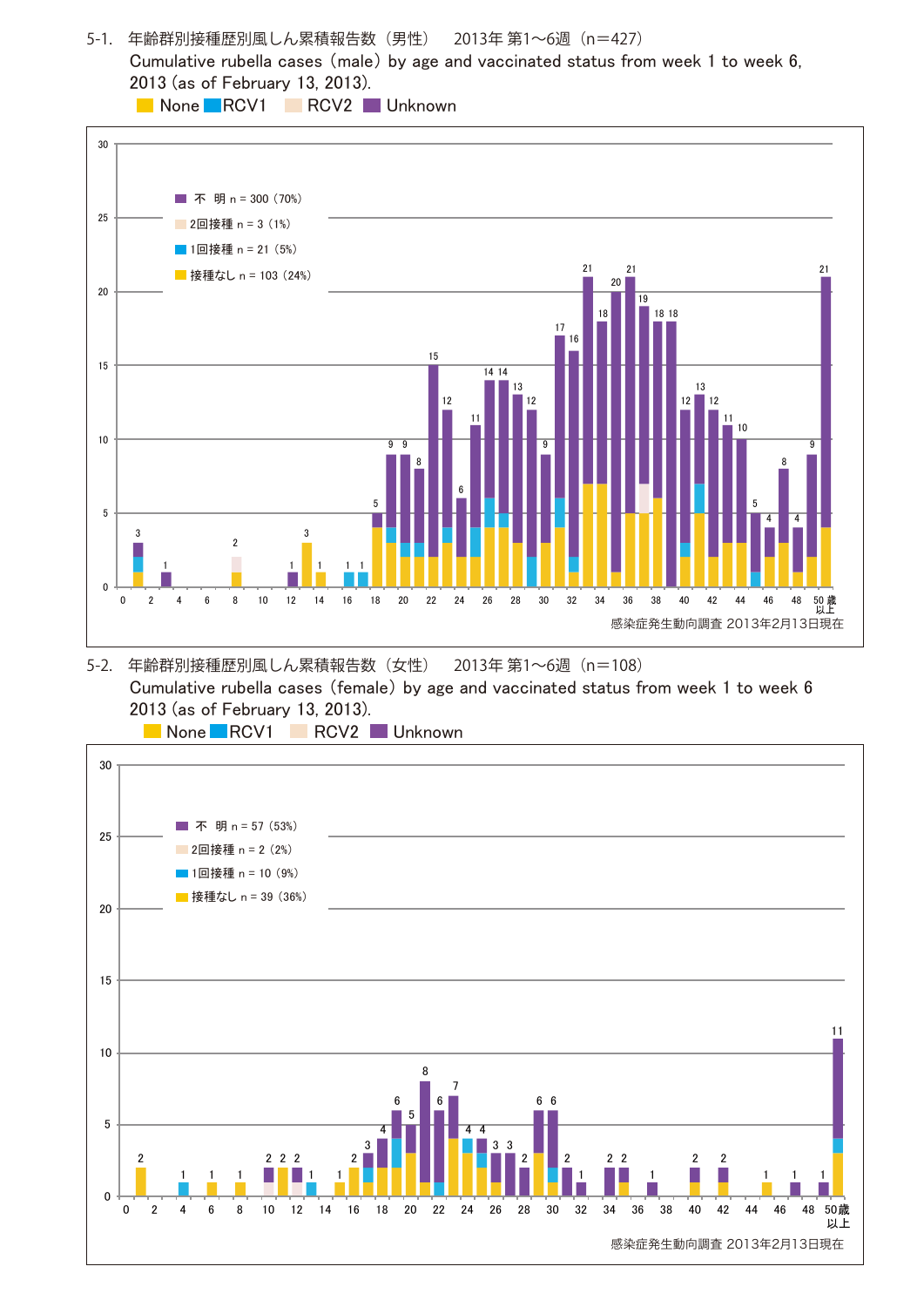

6. 年齢群別風しん累積報告数割合(男女別) 2013年 第1~6週(n=535)

 Percentage of cumulative rubella cases (upper: male, bottom: female) by age group from week 1 to week 6, 2013 (as of February 13, 2013).

7. 週別推定感染地域(国内・外)別風しん報告数 2013年 第1~6週(n=535) Weekly rubella cases by acquired region from week 1 to week 6, 2013 (based on diagnosed week as of February 13, 2013).

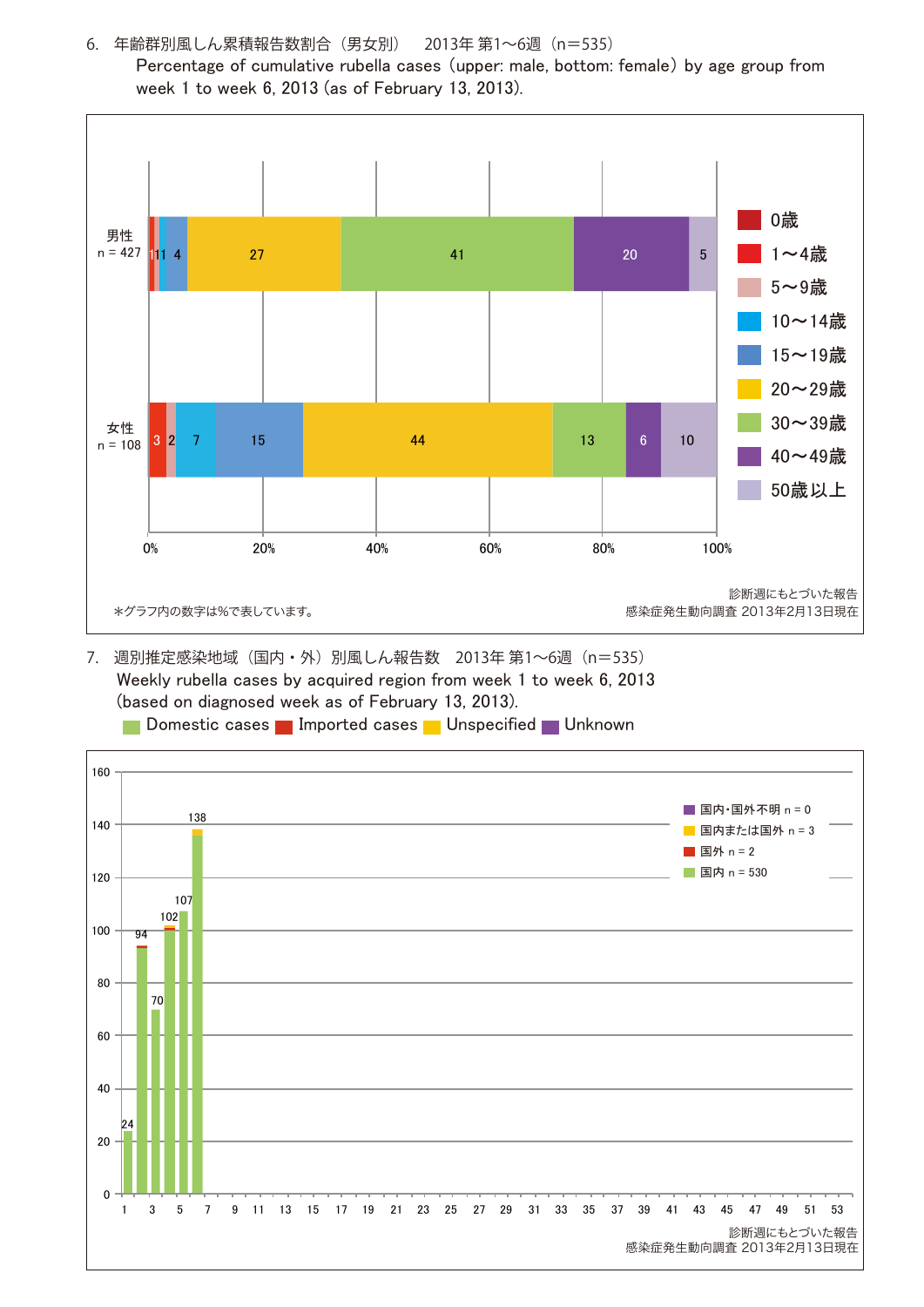8. 都道府県別人口百万人あたり風しん報告数 2013年 第1~6週(n=535)

 Number of reported cases per 1 million population by prefectures from week 1 to week 6, 2013 (as of February 13, 2013).

 $\blacksquare$  <1.0  $\blacksquare$  1.0 ~ 4.9  $\blacksquare$  ≥ 5.0